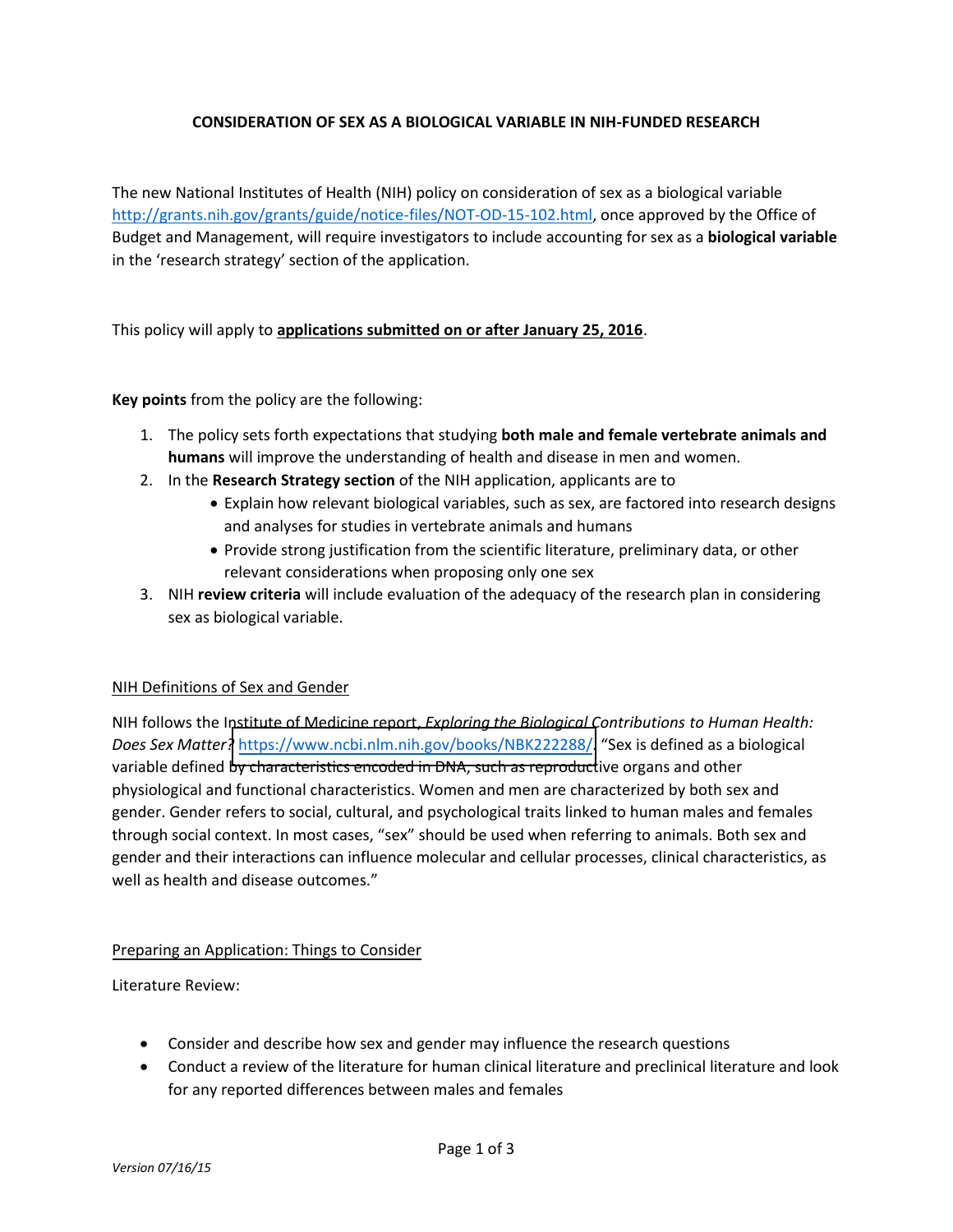Differences in male and female data provide strong rationale for building consideration of sex into the research design and analyses of the data. Note - The absence of data alone does not justify studying only one sex.

Research Design:

- The strategy for considering sex as a biological variable will depend on the context of the research question, existing knowledge about male and female biology and behavior in the field of research, and methodology.
- If insufficient sex-specific data are available, sex-specific hypotheses may not be possible. If sufficiently observed sex differences exist, a sex-specific hypothesis may be included.
- Consideration of effect size and power calculations to determine the number of samples/subjects in the study should be included in the experimental design, if applicable
- If utilizing animal models, the experimental design and analysis sections should include if and how the female estrous cycle is relevant.
- When using both sexes, develop a data analysis plan that provides, at a minimum, for the collection of data disaggregated by sex.
- Include in the proposal, progress reports, and publications, the limitations of the findings that may arise from the samples, methods, and analysis used.

Reports and Publications:

- The sex of the research subjects and/or materials must be provided in reports and publications when possible.
- $\bullet$  Include when sex differences are or are not detected in the analyses of the data.

Single-Sex Studies:

If single sex studies are proposed in the application, strong justification must be provided to justify studying only one sex. Justification for these studies may include

- Sex-specific conditions or phenomena (e.g. ovarian or prostate cancer)
- Acutely scarce resources (e.g. non-human primates)
- Investigations where the study of one sex is scientifically appropriate and justified Note – Absence of evidence regarding sex differences in an area of research does not constitute strong justification for studying one sex.